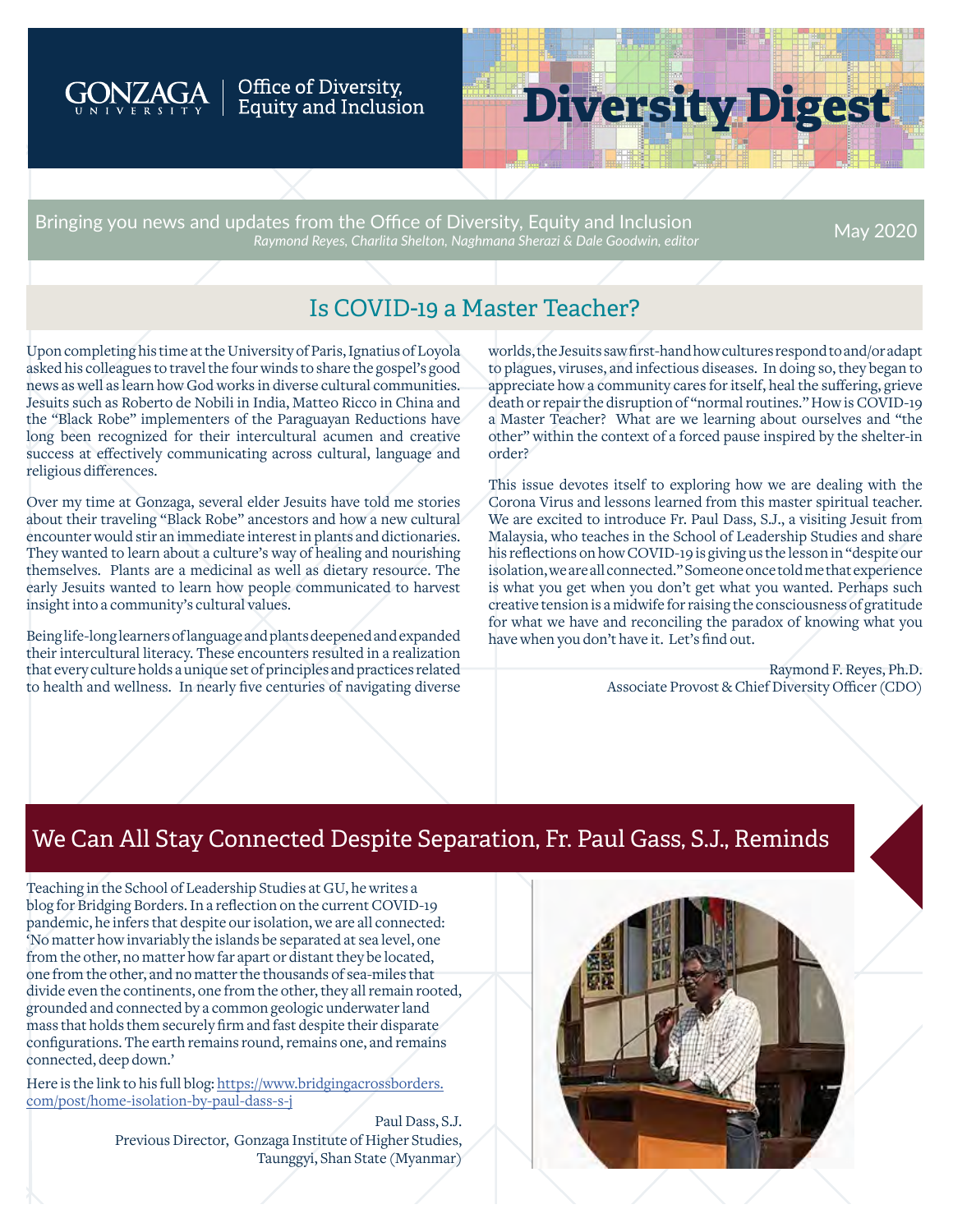# *A DISPATCH FROM SEATTLE: LET US NOT UNDERREACT*

A reproduction of Sherman Alexie's poem *A DISPATCH FROM SEATTLE* starts:

> *Yes, we're scared but we also make zombie apocalypse jokes By texts. I don't know when I'll see my friends in person again. We don't want to panic and overreact but we don't want To underreact. Some of my friends are still hosting parties.*

Here is the link to the full poem: [https://www.rattle.com/a](https://www.rattle.com/a-dispatch-from-seattle-by-sherman-alexie/ )[dispatch-from-seattle-by-sherman-alexie/](https://www.rattle.com/a-dispatch-from-seattle-by-sherman-alexie/ )



Evolution of Diversity, Equity and Inclusion Positions the 7 Biggest Diversity Issues in the Workplace in Higher Education Institutions

<https://www.higheredjobs.com/Articles/ArticleDisplay.cfm?ID=2039>

The Evolution of Diversity, Equity and Inclusion Positions in Higher Education Institutions: An Interview with Gwendolyn VanSant, CEO and Director of Multicultural BRIDGE

[www.higheredjobs.com](http://www.higheredjobs.com)



# Workplace Diversity is More Than Required Quotas

 [http://www.thiswayglobal.com/blog/top-diversity-issues-in-the-workplace/]( http://www.thiswayglobal.com/blog/top-diversity-issues-in-the-workplace/)

Talent Acquisition and Sourcing Workforce recruitment companies always battle diversity issues every day. While some believe that diversity in the workplace is as simple as meeting the required quotas for employee race and gender, it's much, much more than that.

[www.thiswayglobal.com](http://www.thiswayglobal.com).

# **7 Biggest Diversity Issues** in the Workplace